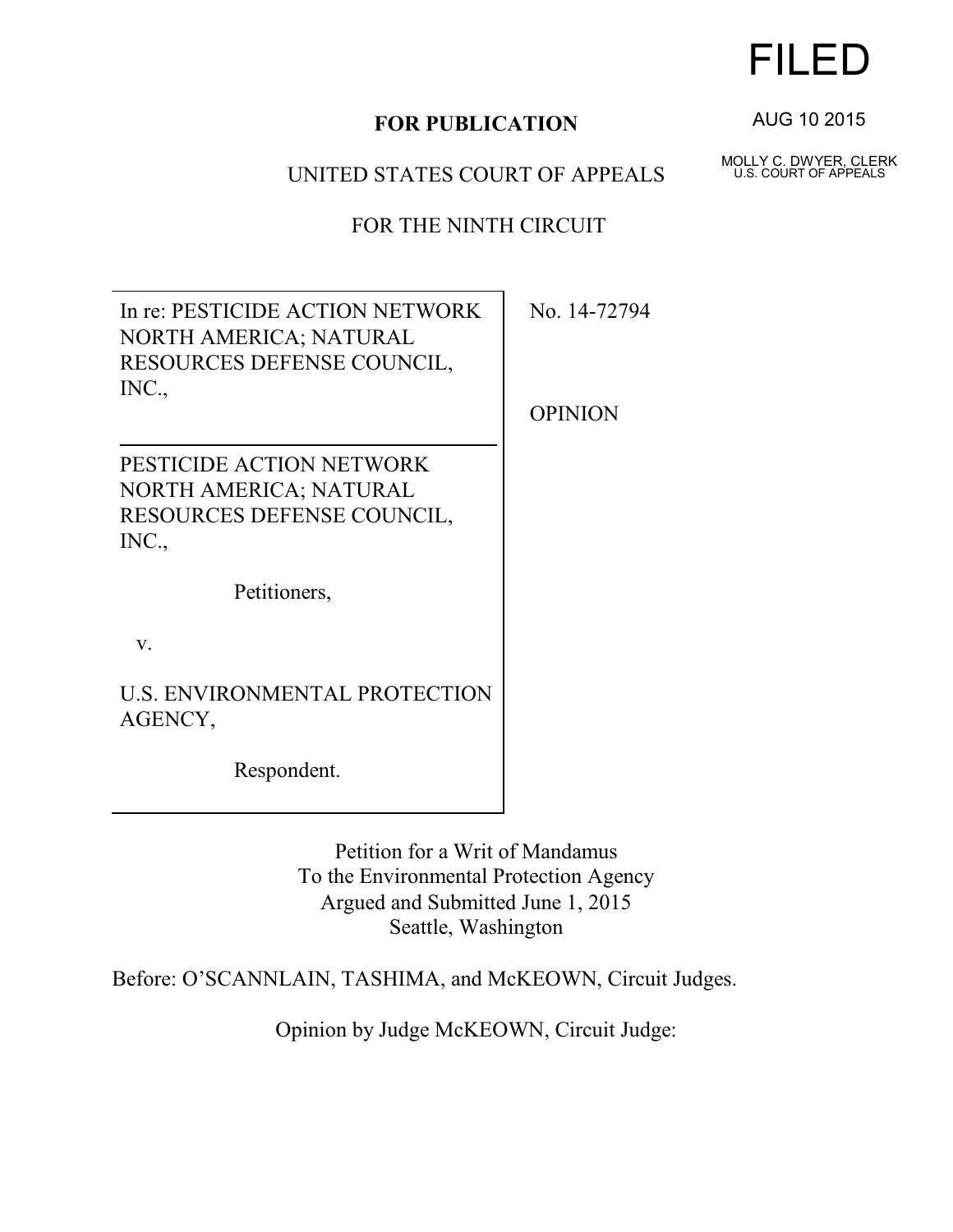Although filibustering may be a venerable tradition in the United States Senate, it is frowned upon in administrative agencies tasked with protecting human health. Pesticide Action Network North America and the Natural Resources Defense Council have been waiting for years for the United States Environmental Protection Agency to respond to their administrative petition requesting a ban on the pesticide chlorpyrifos. Instead, they've received a litany of partial status reports, missed deadlines, and vague promises of future action. We recognize the scientific complexity inherent in evaluating the safety of pesticides and the competing interests that the agency must juggle. However, EPA's ambiguous plan to possibly issue a proposed rule nearly nine years after receiving the administrative petition is too little, too late. This delay is egregious and warrants mandamus relief. We order EPA to issue a full and final response to the petition no later than October 31, 2015.

#### **BACKGROUND**

EPA is tasked with registering all pesticides. A pesticide may be registered only if EPA finds that it is "safe," meaning that "there is a reasonable certainty that no harm will result from aggregate exposure to the pesticide chemical residue, including all anticipated dietary exposures and all other exposures for which there is reliable information." 21 U.S.C. § 346a(b)(2)(A)(ii). EPA may "revoke" a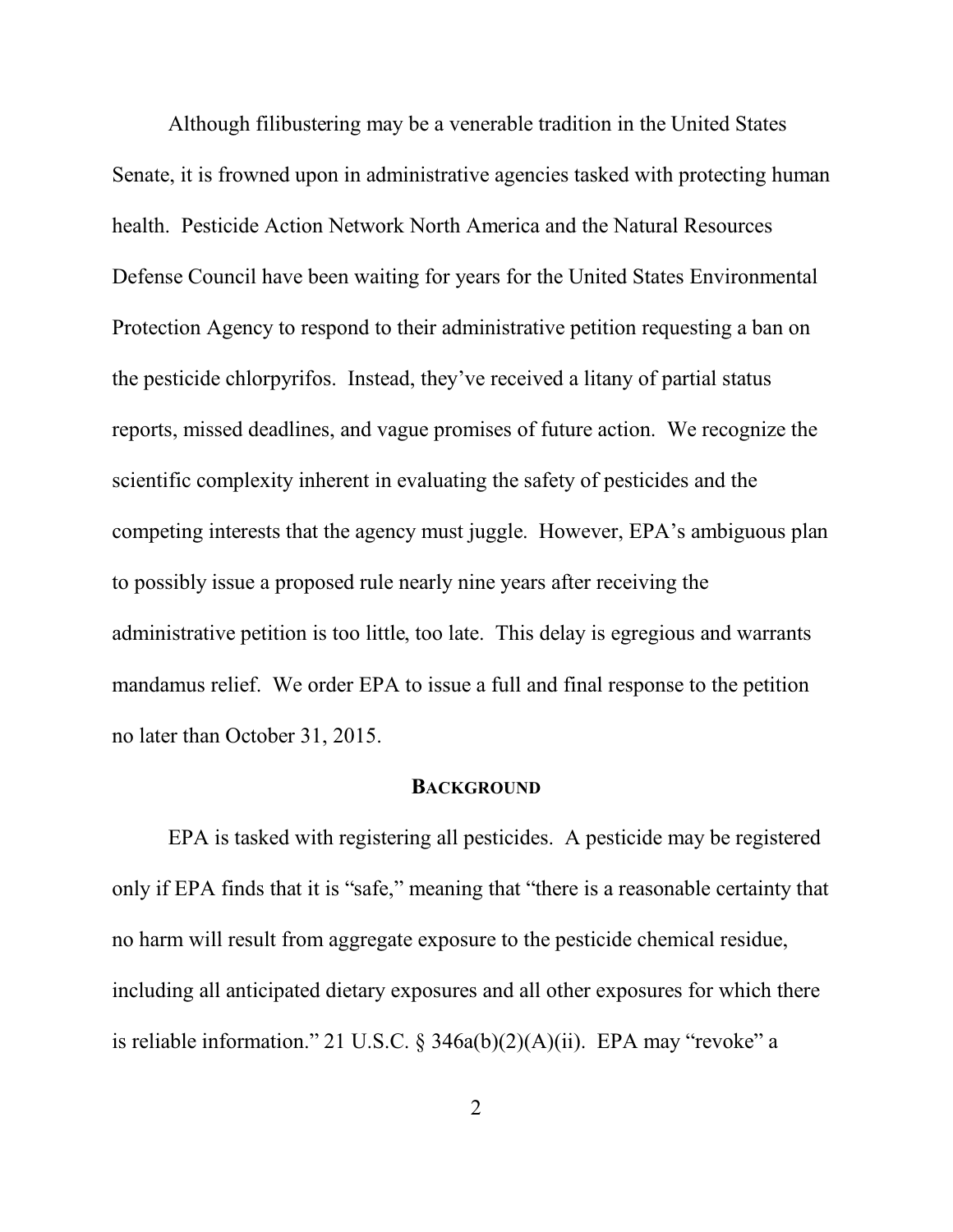pesticide's registration whenever it determines that its use does not meet safety standards. *Id.* § 346a(b)(2)(A)(i).

The Food Quality Protection Act of 1996, Pub. L. No. 104-170, directed EPA to take a fresh look at the safety of existing pesticides. The statute required EPA to examine every pesticide then in use to ensure compliance with relevant safety standards. The Act gave EPA ten years to complete an initial review of registered pesticides, 21 U.S.C. 346a(q)(1), and ordered the agency to repeat the process using updated scientific data every fifteen years, 7 U.S.C.

### $§ 136a(g)(1)(A)(iii).$

During this initial review, EPA determined that the pesticide at issue here, chlorpyrifos, was not being used in an altogether safe manner. In 2000, EPA announced an agreement with pesticide manufacturers to ban the application of chlorpyrifos in residential areas. Carol M. Browner, *Dursban Announcement* (June 8, 2000), http://www2.epa.gov/aboutepa/dursban-announcement. Soon after, the agency issued both interim and final decisions permitting the continued use of chlorpyrifos in agricultural areas.

Pesticide Action Network North America and the Natural Resources Defense Council (collectively Pesticide Action Network) vehemently disagree with EPA's assessment that chlorpyrifos is safe. Alleging that EPA ignored evidence of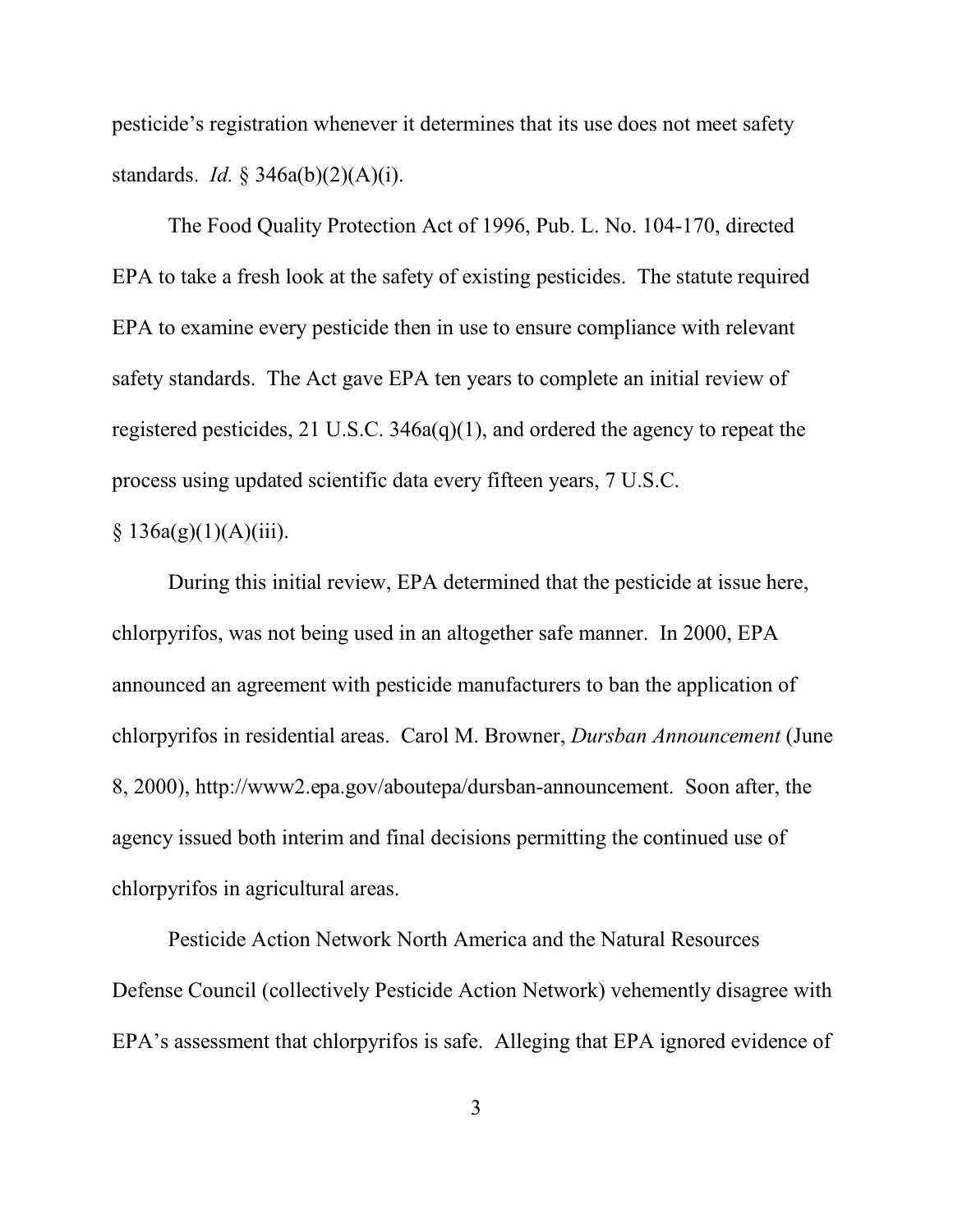the pesticide's toxicity, Pesticide Action Network joined a federal lawsuit to block the use of chlorpyrifos for any purpose. Complaint, *United Farm Workers v. Adm'r, EPA*, No. 5:07-CV-3950-JF (N.D. Cal. Aug. 1, 2007), ECF No. 1. That suit was dismissed as time-barred after we clarified the jurisdictional requirements for challenging EPA's pesticide safety determinations. Dismissal Order, *United Farm Workers v. Adm'r, EPA*, No. 5:07-CV-3950-JF (N.D. Cal. Apr. 27, 2010), ECF No. 98 (citing *United Farm Workers v. Adm'r, EPA*, 592 F.3d 1080 (9th Cir. 2010)).

Pesticide Action Network also filed an administrative petition with EPA in September 2007 ("the administrative petition"). EPA published a notice of that petition in the Federal Register, 72 Fed. Reg. 58,845 (Oct. 17, 2007), but otherwise did not issue any formal response to it. In July 2010 Pesticide Action Network filed suit in federal district court in New York demanding a final response to the administrative petition. Complaint, *N.R.D.C. v. EPA*, No. 10-CV-05590 (S.D.N.Y. July 22, 2010), ECF No. 1. Five months later, EPA and Pesticide Action Network filed a stipulation staying the suit based on EPA's promise that it would issue a human health risk assessment by June 2011 and a final response by November 2011. Stipulation and Order, *N.R.D.C. v. EPA*, No. 10-CV-05590 (S.D.N.Y. Dec.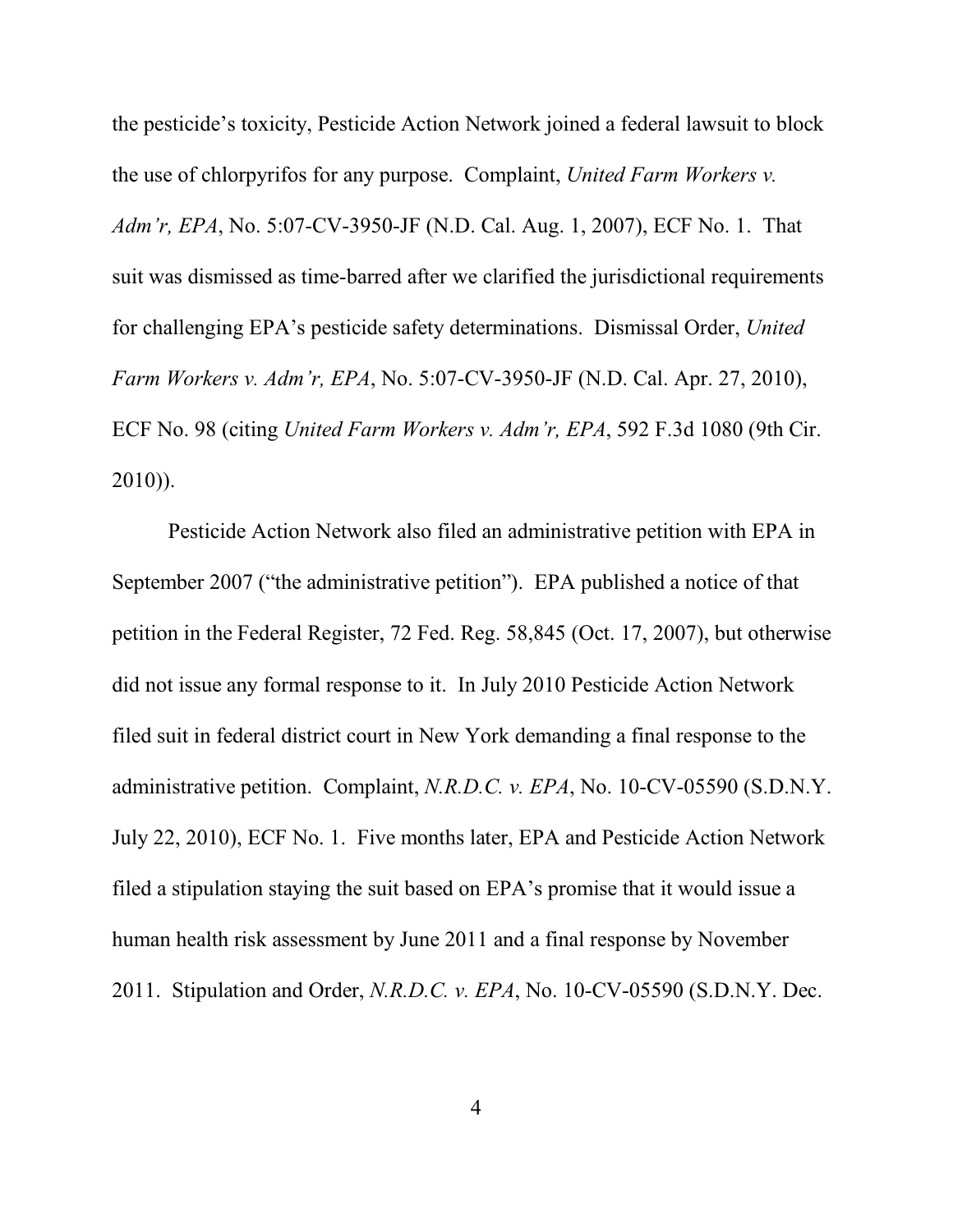22, 2010), ECF No. 17. EPA was a month late in issuing the human health risk assessment and failed to publish a final response to the administrative petition.

In April 2012, Pesticide Action Network filed a petition for a writ of mandamus in the Ninth Circuit ("the 2012 mandamus petition").<sup>1</sup> EPA responded by publishing a partial denial of the administrative petition and stating that it would finalize its response to the remaining issues raised in the petition between "February 2013, should it issue a complete denial of the administrative petition, [and] February 2014, should it decide either to issue a proposed rule, or a final rule without prior proposal, to revoke or modify the existing chlorpyrifos tolerances." EPA's Response to Petition for Writ of Mandamus at 29, *In Re Pesticide Action Network North America*, No. 12-71125 (9th Cir. July 24, 2012).

After mediation efforts failed to yield a resolution, we denied the 2012 mandamus petition. *In re Pesticide Action Network N. Am.*, 532 F. App'x 649 (9th Cir. 2013). In concluding that mandamus relief was inappropriate at that time, we noted that EPA had a "concrete timeline" for issuing a final response by February 2014, and made clear that "our denial of the petition is without prejudice to seeking the same relief at a future date in the event EPA fails to act." *Id.* at 651–52.

<sup>&</sup>lt;sup>1</sup> The New York proceedings were subsequently dismissed.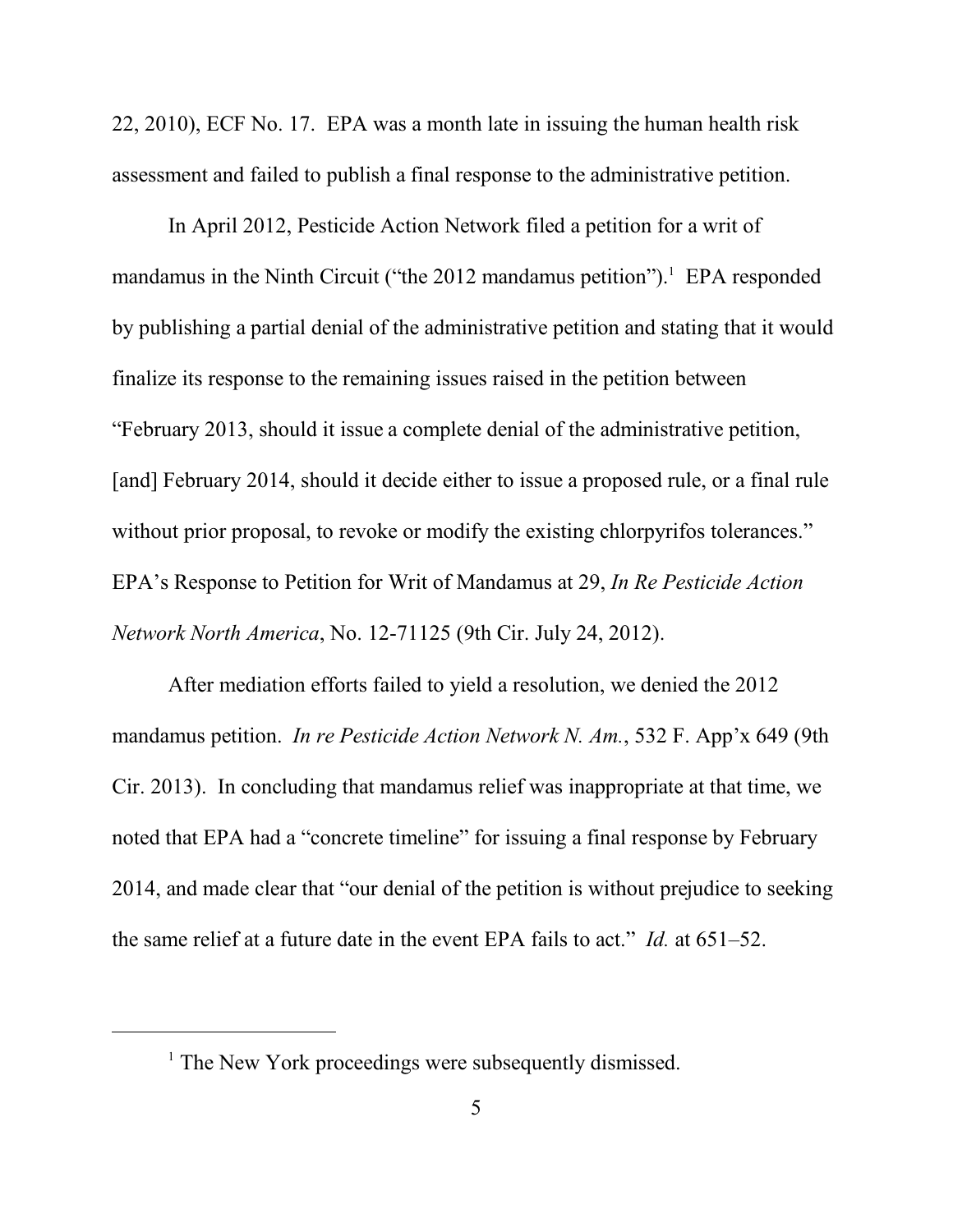As an astute reader might have guessed, EPA's timeline proved not to be "concrete." When EPA failed to issue a final response to the administrative petition in February 2014 as promised, Pesticide Action Network filed a renewed petition for a writ of mandamus in September 2014, which is the subject of this opinion. While that petition was pending, EPA issued a preliminary final denial of the administrative petition on January 14, 2015. 80 Fed. Reg. 1909–11 (Jan. 14 2015). EPA initially informed us that it would finalize its response to the administrative petition in "summer 2015," but later backtracked and cautioned that it was unlikely to meet that deadline.

We heard oral argument on June 4, 2015. In response to questioning regarding when EPA intended to issue a final response to the administrative petition, counsel for EPA was unable to offer a firm date. However, counsel stated that EPA would know by June 30 whether the public comments received in response to its preliminary final denial of the administrative petition necessitated further proceedings. We thus ordered EPA to inform the court of the date by which it intended to either "finalize the preliminary denial of [the] administrative petition" or issue any other "final ruling" in this matter. *In Re Pesticide Action Network N. Am.*, 790 F.3d 875 (9th Cir. June 10, 2015).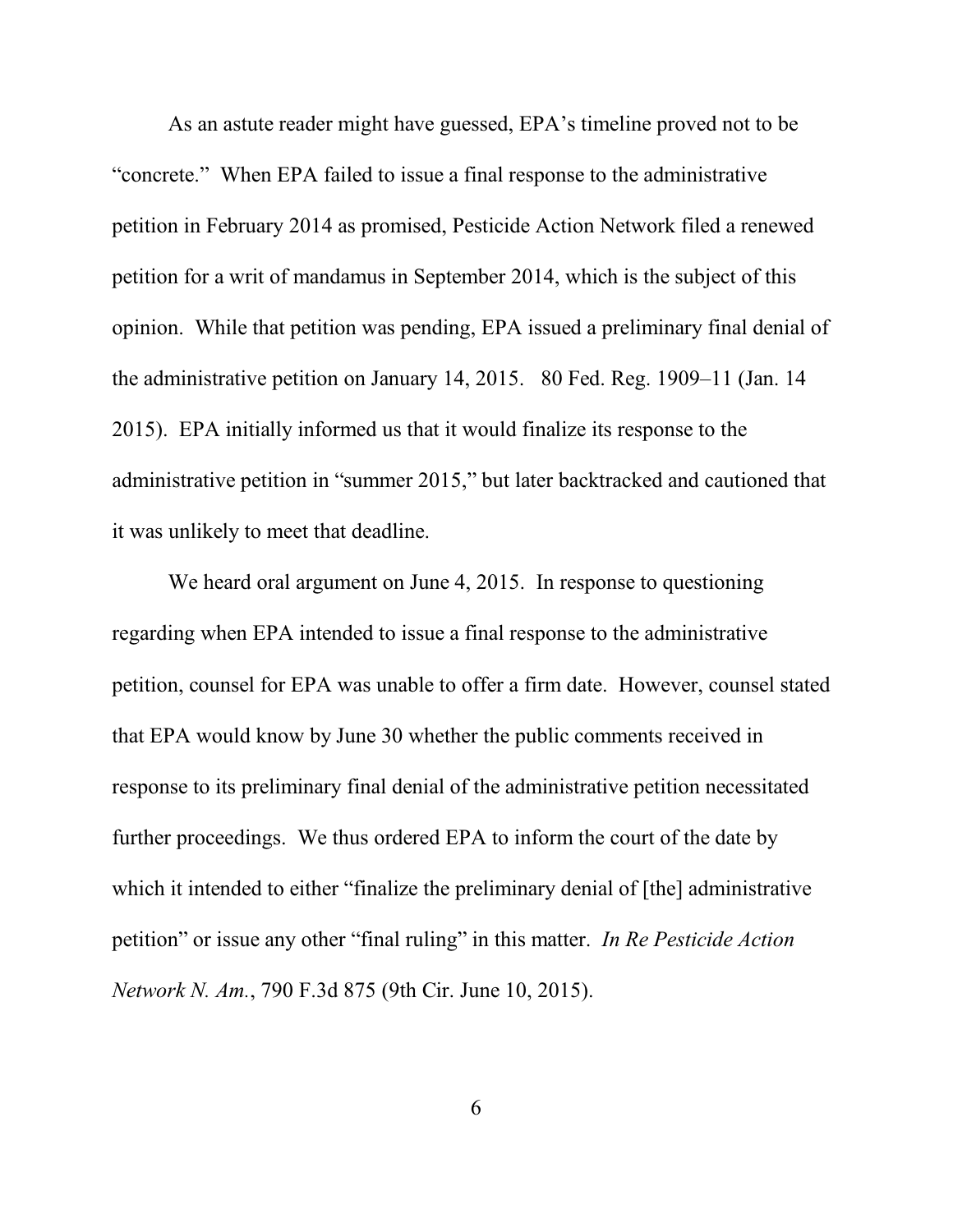In response to that order, EPA asserted that its concerns about contamination of drinking water had convinced it to take more aggressive action to restrict chlorpyrifos. EPA stated that its current plan is to publish, before April 15, 2016, a proposed rule to "revoke all chlorpyrifos tolerances"—in essence, to impose an outright ban on the pesticide. In that update, however, EPA also noted that certain labeling changes could render such action "unnecessary." Dissatisfied with the uncertainty of EPA's response, Pesticide Action Network reiterated its request that we issue a writ of mandamus compelling EPA to issue a "final" ruling on the administrative petition.

#### **ANALYSIS**

The only question before us is whether EPA's delay in responding to the administrative petition warrants the extraordinary remedy of mandamus. We conclude that it does. EPA has spent nearly a decade reviewing Pesticide Action Network's data and arguments. Even in response to our unambiguous order directing EPA to specify a date for issuing a "final ruling" on the administrative petition, the agency has still not stated with certainty when it intends to take formal action to grant or deny it. Issuing a writ of mandamus is necessary to end this cycle of incomplete responses, missed deadlines, and unreasonable delay.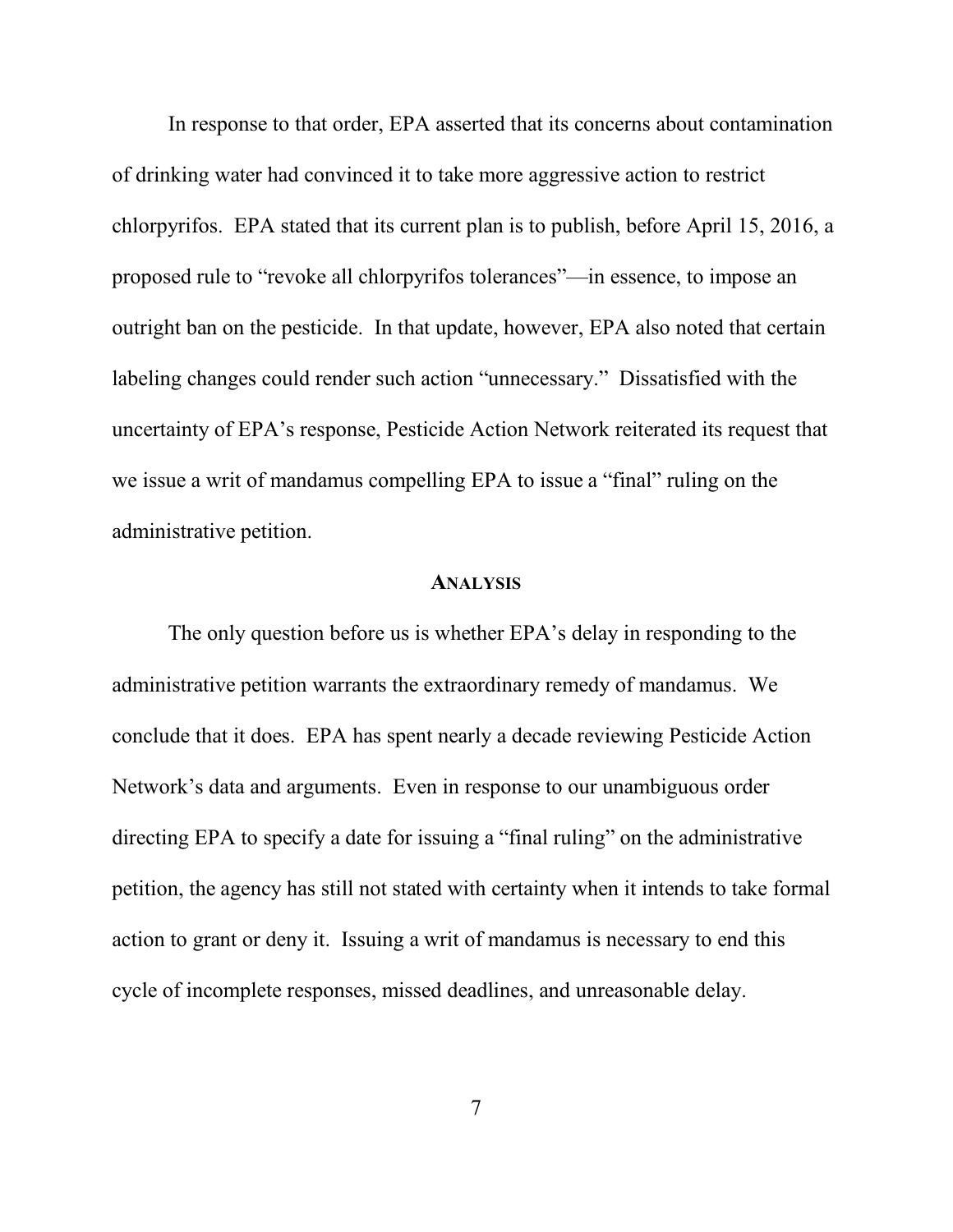The legal standard governing our analysis is neither complex nor contested by the parties. The Administrative Procedure Act instructs agencies to complete their work "within a reasonable time," and grants courts of appeal the authority to "compel agency action unlawfully withheld or unreasonably delayed." 5 U.S.C. §§ 555(b), 706(1). Our authority to issue a writ of mandamus is contained in the All Writs Act, 28 U.S.C. § 1651. Issuing a writ of mandamus directing a federal agency to act, however, is "an extraordinary remedy justified only in 'exceptional circumstances.'" *In re Cal. Power Exch. Corp.*, 245 F.3d 1110, 1120 (9th Cir. 2001) (quoting *Gulfstream Aerospace Corp. v. Mayacamas Corp.*, 485 U.S. 271, 289 (1988)). Mandamus is warranted in those rare instances when the agency's delay is "egregious." *Id.* at 1124 (internal quotation marks omitted).

Our inquiry is governed by the six-factor test articulated in

*Telecommunications Research and Action Center v. F.C.C.*, 750 F.2d 70 (D.C. Cir.

1984), known as the "*TRAC* factors." *See Cal. Power Exch. Corp.*, 245 F.3d at

1124–25. These factors are:

(1) the time agencies take to make decisions must be governed by a rule of reason;

(2) where Congress has provided a timetable or other indication of the speed with which it expects the agency to proceed in the enabling statute, that statutory scheme may supply content for this rule of reason;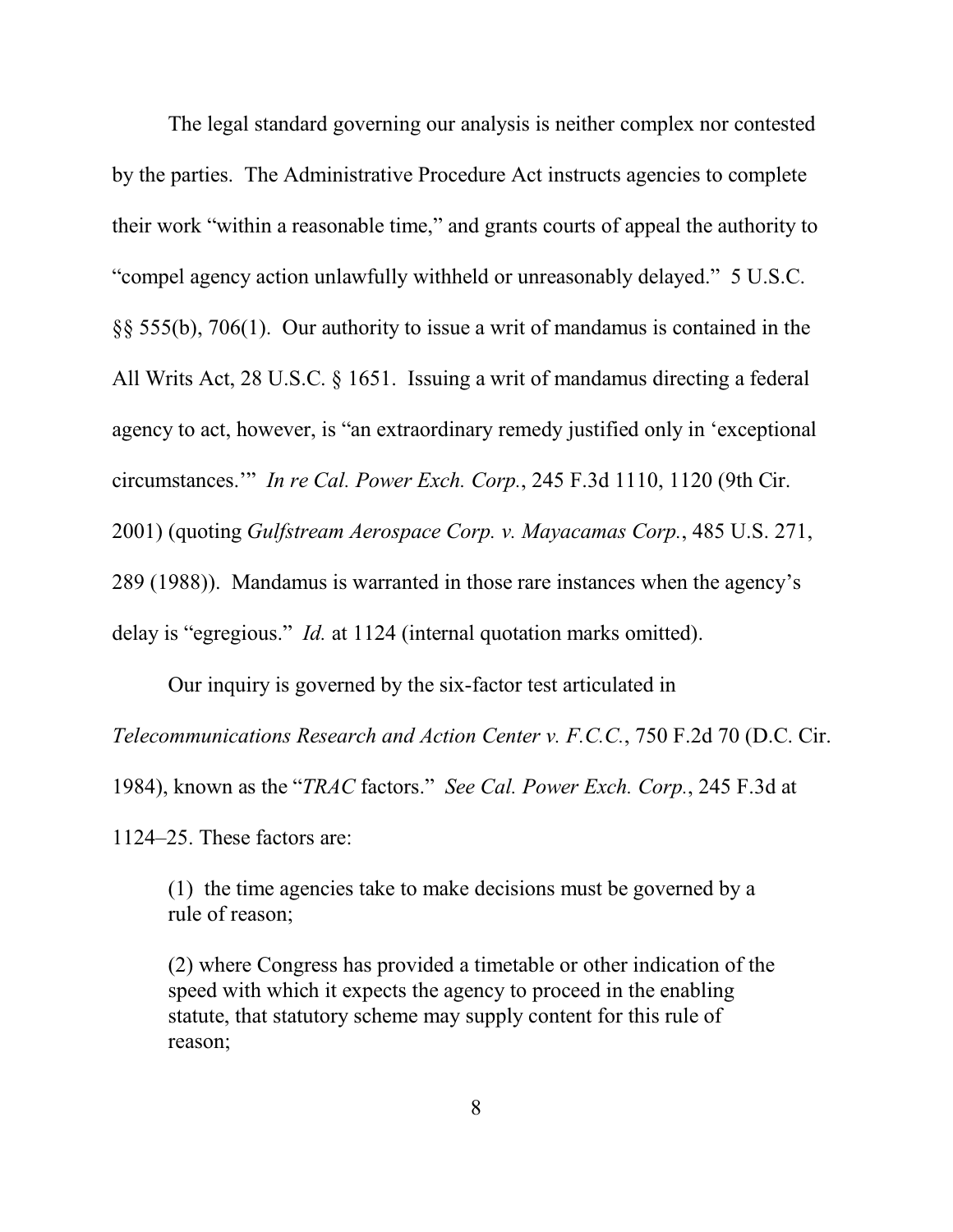(3) delays that might be reasonable in the sphere of economic regulation are less tolerable when human health and welfare are at stake;

(4) the court should consider the effect of expediting delayed action on agency activities of a higher or competing priority;

(5) the court should also take into account the nature and extent of the interests prejudiced by delay; and

(6) the court need not find any impropriety lurking behind agency lassitude in order to hold that agency action is unreasonably delayed.

*TRAC*, 750 F.2d at 79–80 (citations and internal quotation marks omitted).

Two years ago, in July 2013, we applied the *TRAC* factors to Pesticide Action Network's 2012 mandamus petition and found that they did not yet weigh in favor of judicial action. We explained that the "complexity of the issue" justified EPA's delay in answering the petition, and noted that the agency had many competing priorities consuming its resources. *In re Pesticide Action Network*, 532 F. App'x at 651. Although Pesticide Action Network alleged that chlorpyrifos harmed human health and safety, the urgency of action was mitigated somewhat because EPA "regulates almost entirely in the realm of human health" and had certified the safety of chlorpyrifos in 2006. *Id.* Critically, we recognized that issuing a writ was unnecessary in light of EPA's "concrete timeline" for finally resolving the petition in "February 2014." *Id.*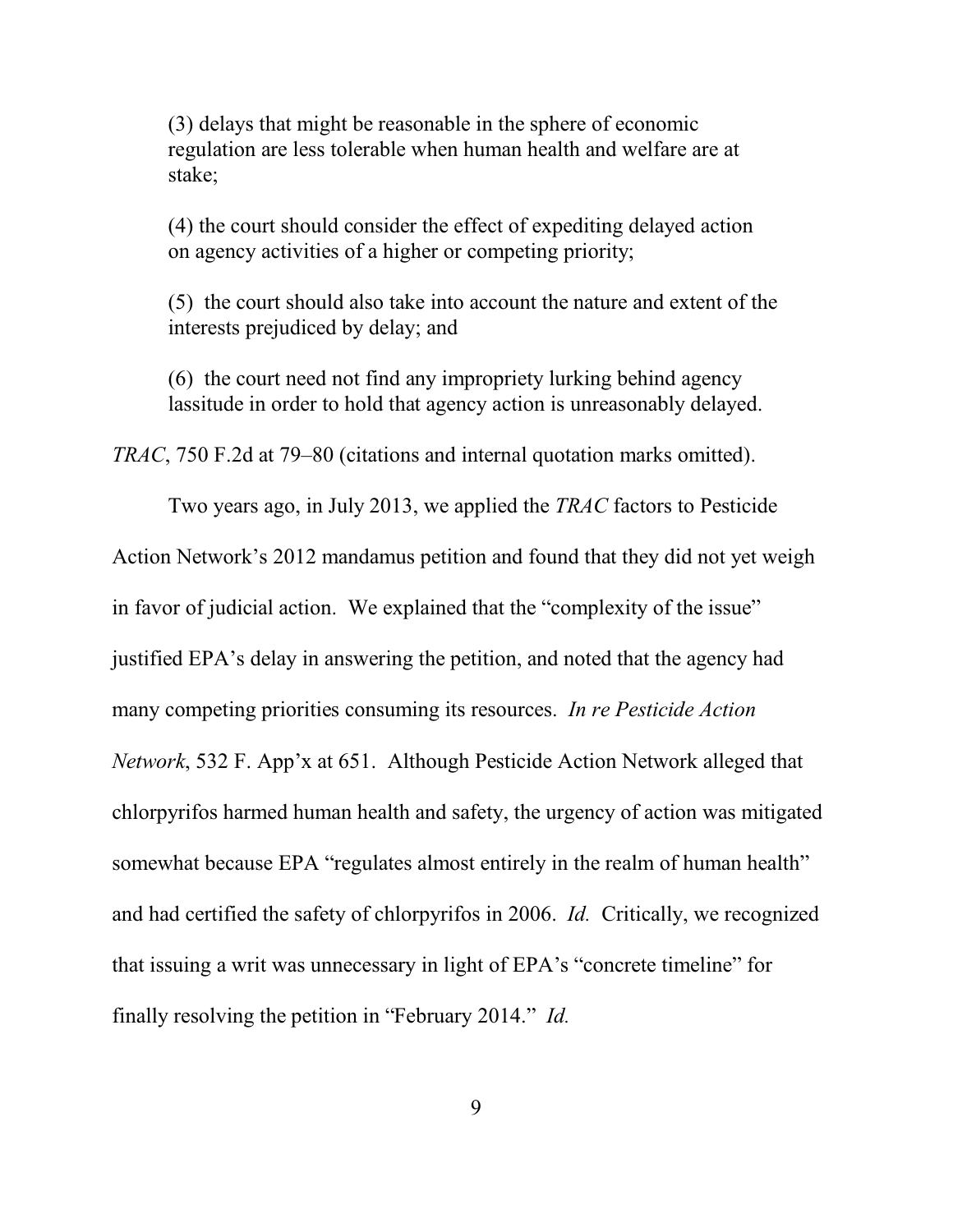EPA would have us adhere to the reasoning and holding of our prior disposition. But time changes things, including our weighing of the *TRAC* factors.

First and foremost, the "rule of reason" has tipped sharply in favor of Pesticide Action Network. Two years ago, EPA had been considering the administrative petition for six years and had a "concrete timeline" for issuing a final ruling in a matter of months. Now, the delay has stretched to eight years, and when we asked EPA to specify the precise date by which it would issue a "final ruling" on Pesticide Action Network's petition, it demurred. Instead, EPA told us it intends to initiate a proposed rulemaking next year, in April 2016. Not only is a *proposed* rulemaking not a *final* ruling, EPA also indicated that it might not issue such a rule at all if settlement discussions with industry are fruitful. These prospective conversations introduce yet another uncertainty in the process. What's more, EPA's latest status report says that it has "concerns about the risks to farmworkers" who are exposed to chlorpyrifos and states that "complex regulatory proceedings" may be necessary. Yet EPA does not offer a timetable for concluding or even initiating those proceedings. EPA's response isn't a "concrete timeline" for resolving the petition—it's a roadmap for further delay. EPA has stretched the "rule of reason" beyond its limits.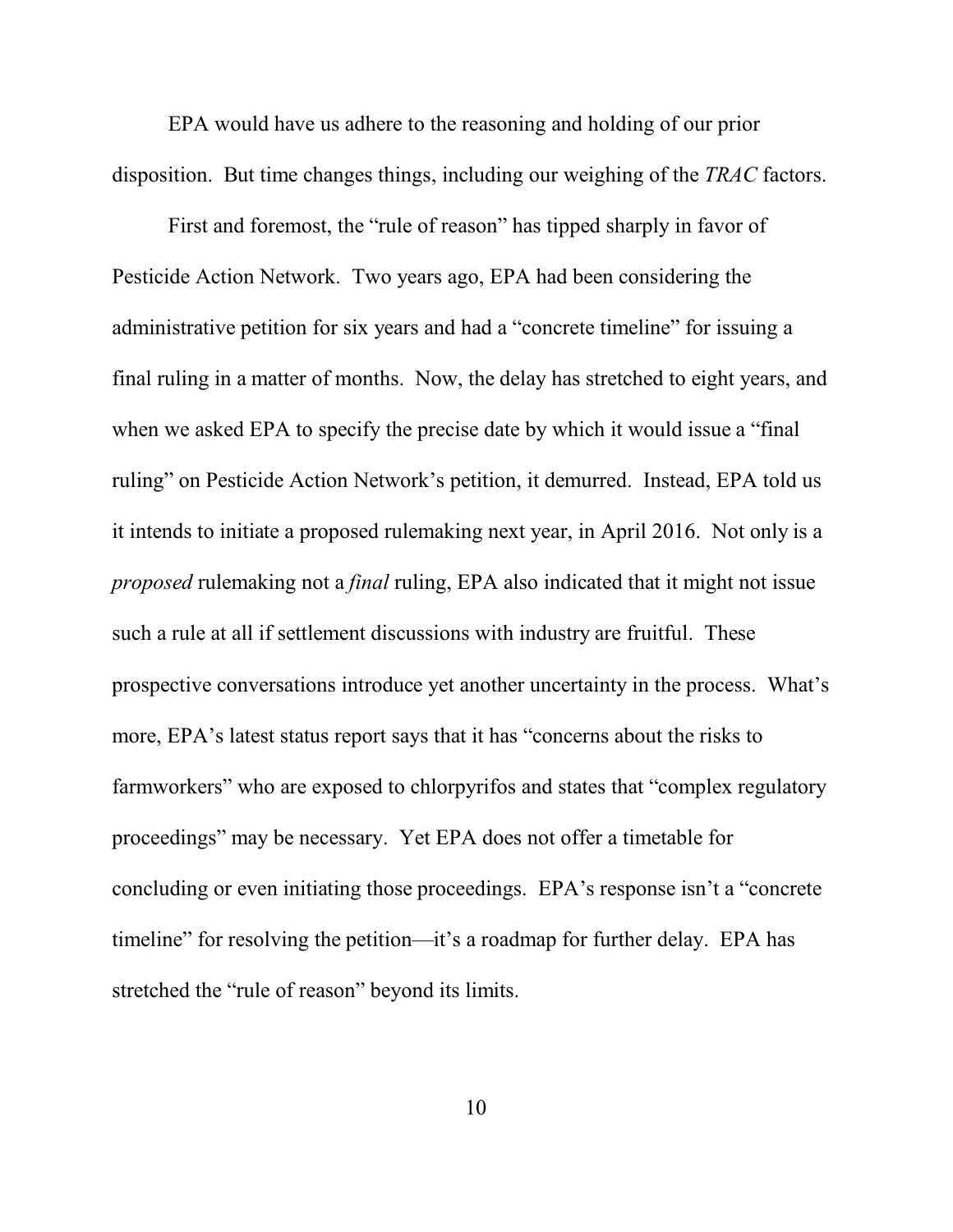Another factor that has moved the needle is the threat posed by chlorpyrifos to human health. Although EPA determined that chlorpyrifos was "safe" in 2006, it has backtracked significantly from that pronouncement over the last several years. EPA recently imposed new labeling requirements on the chemical, and in its latest status report, EPA reported that chlorpyrifos poses such a significant threat to water supplies that a nationwide ban on the pesticide may be justified. We do not take this representation lightly. Yet EPA offers no acceptable justification for the considerable human health interests prejudiced by the delay. In view of EPA's own assessment of the dangers to human health posed by this pesticide, we have little difficulty concluding it should be compelled to act quickly to resolve the administrative petition.

Finally, although there is no allegation of impropriety underlying EPA's delay, we note that the agency has a significant history of missing the deadlines it has set in these proceedings. The D.C. Circuit's comment in *Public Citizen Health Research Group v. Brock* seems particularly apt here: "In light of the fact that [the agency's] timetable representations have suffered over the years from a persistent excess of optimism, we share petitioners' concerns as to the probable completion date." 823 F.2d 626, 629 (D.C. Cir. 1987) (per curiam). EPA's unreasonable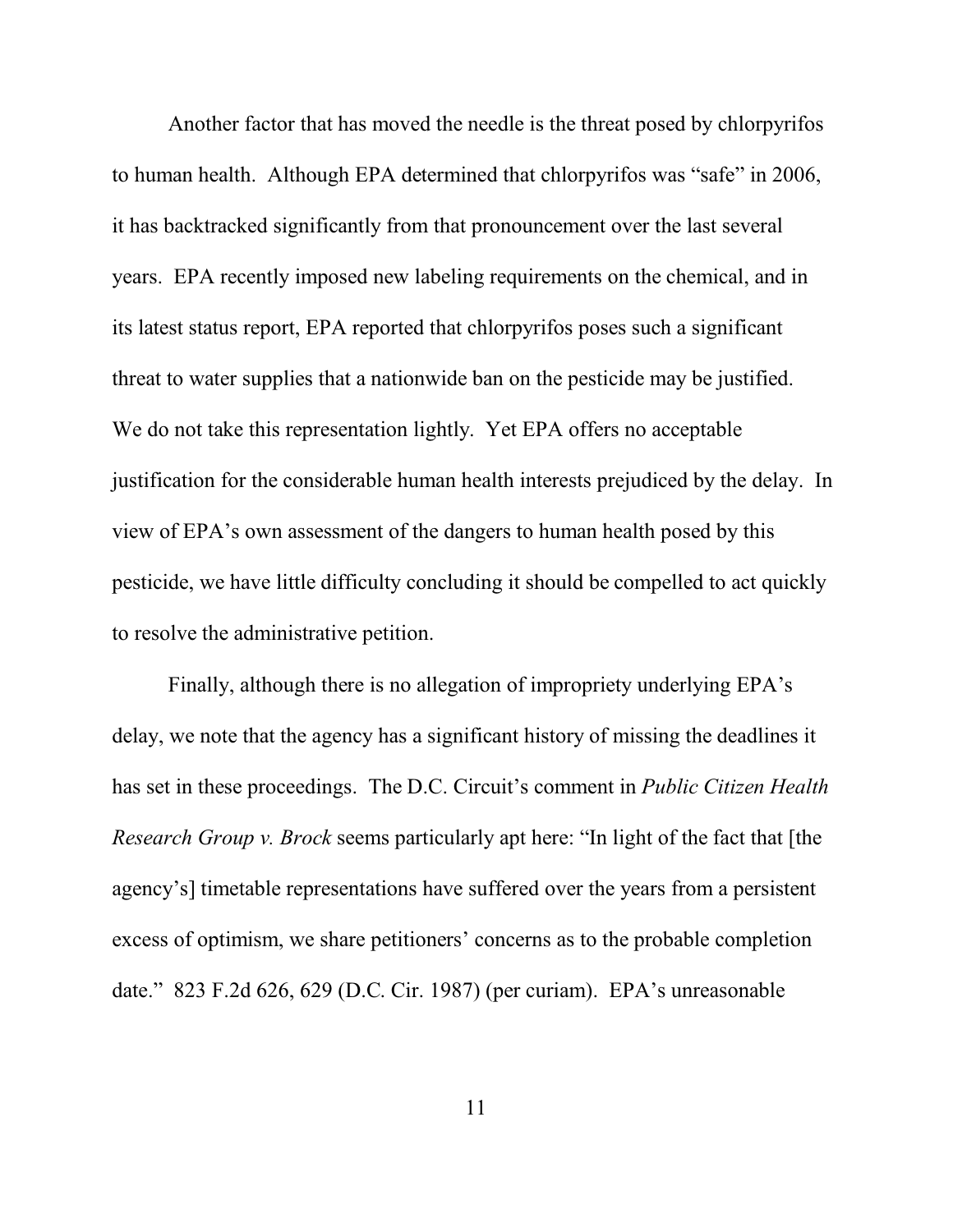delay in responding to the administrative petition has already been the subject of three non-frivolous lawsuits. There should not be a fourth.

### **CONCLUSION AND ORDER**

The petition for a writ of mandamus is granted. $2$  EPA is directed to issue either a proposed or final revocation rule or a full and final response to the administrative petition by October 31, 2015. If EPA chooses to issue a proposed revocation rule, it shall inform the court by October 31, 2015, of the timeline for finalizing the proposed rule. The court will consider modification of this deadline only if EPA documents that extraordinary circumstances not already presented to the court will prevent its compliance.

### **The petition for a writ of mandamus is GRANTED.**

<sup>&</sup>lt;sup>2</sup> Petitioners' Bill of Costs, filed June 17, 2015, is denied as moot.